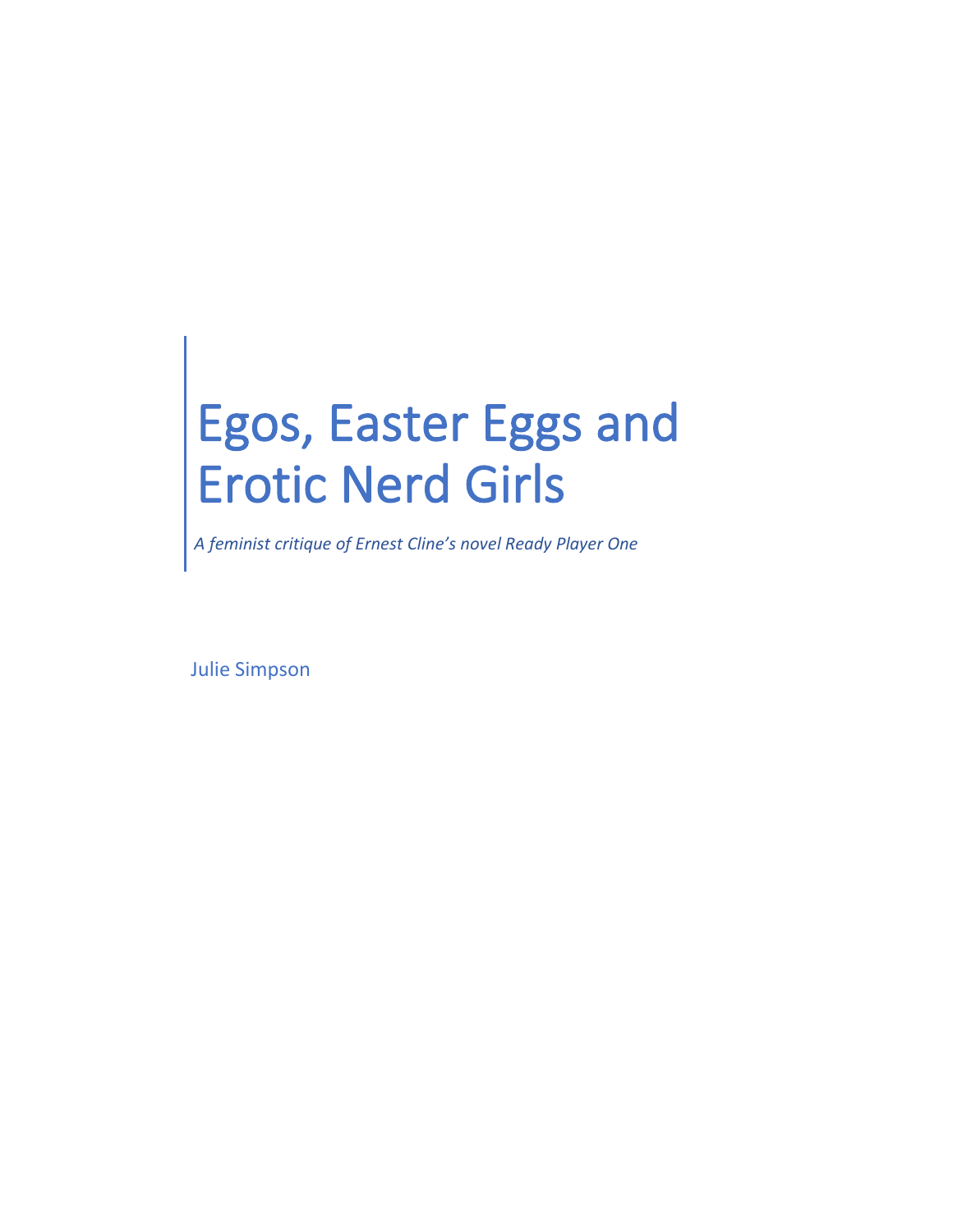"The exclusion of women has been a persistent issue in the video game community, and the processes of exclusion have pervaded both technological and cultural practices." (Tomkinson & Harper, 2015 p.619) Ernest Cline's novel, *Ready Player One*, embodies many of the issues faced by women in the gaming community. While the novel predates the "gamergate" controversy of 2014, the film release occurred after and although it appears that some attempts were made to alleviate the blatantly masculinized environment created by Cline, the effects of "gamergate" only served to highlight the issues in both the film and the novel. Although *Ready Player One* may, on the surface, appear to be a hero's journey, a deeper look reveals a male-centric universe that continues the trend of video games' demeaning of women.

Set in 2044, this dystopian novel finds us following Wade/Parzival, a young man who is chasing the prize left by his idol, game designer James Halliday after his death. Those who are focused on finding the clues left behind call themselves "gunters" – egg hunters whose purpose is to locate the hidden clues and win the ultimate game. The winner of the "easter egg" earns themselves ownership of the "OASIS"- a virtual reality world where the whole of society now spends its time in order to escape the poverty and destruction of the real world. This prize is won by succeeding at a series of challenges whose locations are deeply hidden in the games, writings and life of Halliday himself. While the reader must look past the pure egocentrism of this challenge and must be willing to embrace the '80s nostalgia that is shoved down the reader's throat at a nauseating pace, what is hard to ignore is the male dominance that echoes through every chapter.

Tracy Dietz argues that "US culture eroticizes male dominance, which puts women in a subordinate position and increases acceptance of rape and sexual aggression. This form of masculinity, especially as it plays out in video games, has real implications for people's tolerance of and even actions in support of sexual aggression toward women."(Dewinter & Kocurek, 2017 p. 62) While Cline's novel doesn't overtly support the acceptance of violence against women, his adherence to the " stereotype of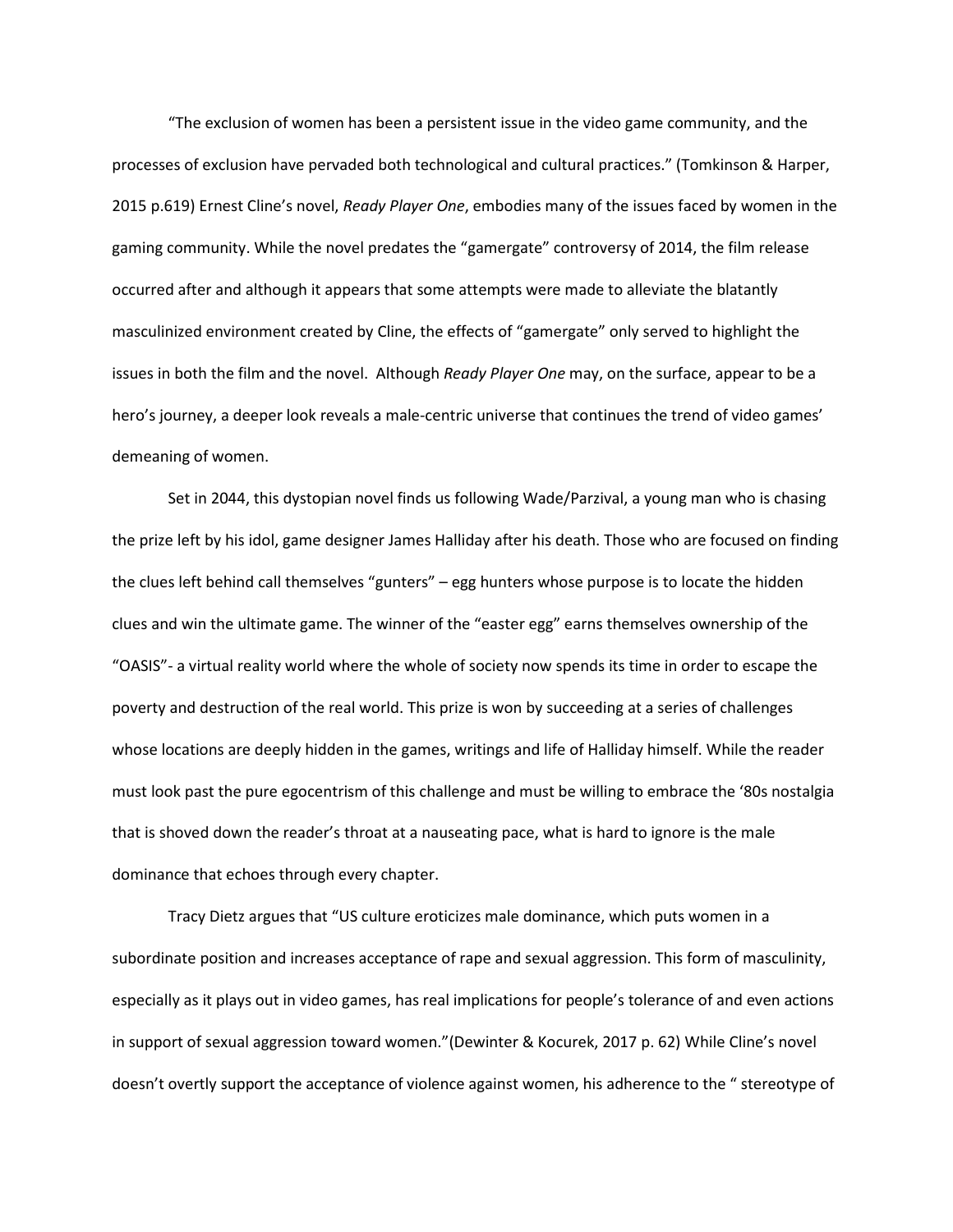'basement dwelling manboys' renowned for their lack of social skills and experience"(Tomkinson & Harper, 2015 p. 618) and his exaltation of the hyper-masculinized emphasizes the challenges that women face within the gaming community. These struggles were brought to light with the "gamergate" controversy where women who stood up to the stereotypes and challenged the representations of women in video games were subjected to online abuse, threats and degradation. This was sparked in a 2012 Twitter exchange where Ryan Perez, a game journalist for the popular video game blog 'Destructoid', posted several critical and condescending tweets towards Felicia Day. Day, an actress, and avid gamer was subjected to Perez's attacks for her involvement in video game culture, including allegations that she is a 'glorified booth babe'.

By 2014 this had spiralled into full scale war against any woman who publicly challenged the portrayals of women in video games. For her web series, *The Feminist Frequency*, where she explores toxic representations of women in popular culture, Anita Sarkeesian was targeted with rape threats and video games designed to propagate the desire to beat her. Men, feeling that their reign as masters of the video game universe was being threatened were fighting back against women through message boards and doxing (the posting of private information to public forums). Among some of the less threatening sentiments were statements such as "Video games are the last place for guys to hang out and now women are taking over. Why not just save us the trouble and instead of eliminating our fantasy world just throw us in work camp to provide for their bastard children (literally speaking) while they shit all over us . . . wait they already do that" (Dewinter & Kocurek, 2017 p. 59) Cline doesn't go so far as to openly degrade the female gamers in his novel, but he certainly reflects a similar mindset. Even protagonist Wade recognizes that "…most gunters are male, and they can't accept the idea that a woman has beaten and/or outsmarted them," (Cline, 2011 p. 170)

Despite the fact that "45 percent of US game players are women of all ages, and the number hovers around 50 percent women players in other countries, as well" (Dewinter & Kocurek, 2017 p.57),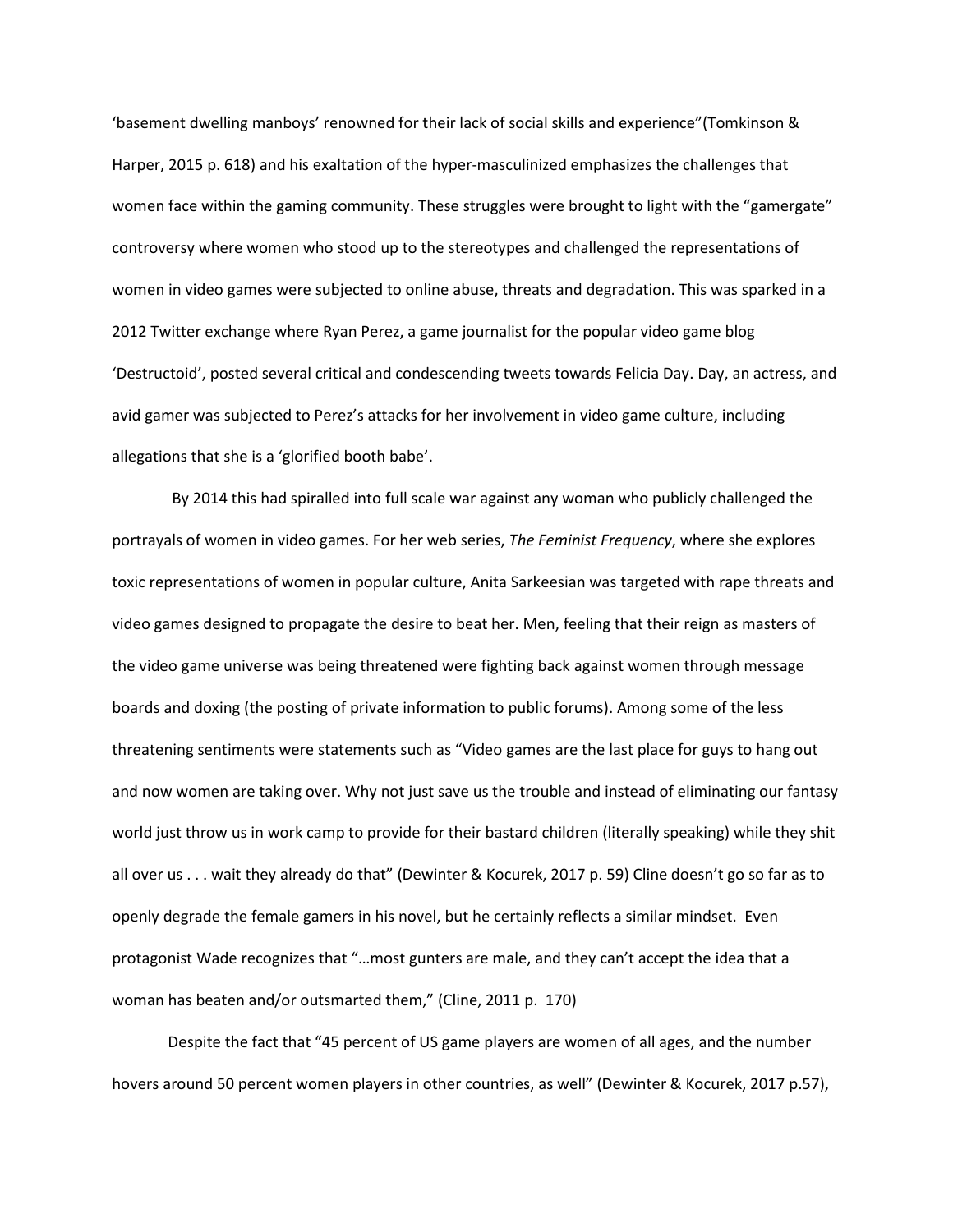Cline's video game world all but ignores the women in the virtual OASIS. Other than Art3mis (his competitor/love interest), the only thing we really hear of women revolves around Wade's inability to speak to them: "To me, they were like some exotic alien species, both beautiful and terrifying"(Cline, 2011 p. 31) Women in the novel are secondary characters which echoes the presentation of women in video games themselves where "female characters [appear] as background characters compared to male characters… the majority of characters...were male (75.4%)" (Cox, Eno, & Guadagno, 2012 p. 55)

"Cline's text makes the "gamer" identity legible by linking it to some of the cultural codes that define "heteronormative white masculinity" which "is equated with expert, fan knowledge of gaming mechanics, structures, and discourses" (Condis, 2016, p. 5). This idea of fan knowledge forms the basis of the hunt for Halliday's easter egg. Discussions take place amongst the characters in private chat rooms where the "boys" test each other's knowledge, challenge each other's skills and use sexual prowess to create status. This general message is embedded throughout the entire text where nearly all the pop-culture references are male-centric (DeLoreans, *Dungeons and Dragons*, and *Blade Runner* to name a few) and even the challenge itself requires one to explore the world through Halliday's eyes. In order to "win", gunters need to have an extraordinary amount of fan knowledge, much of which is derived from the video games and movies that Halliday created, loved and obsessed over. Quite literally, in this novel, manhood equates success. Anyone who doesn't view the world through the eyes of the white male, will not succeed. In *Playing the Game of Literature: Ready Player One, the Ludic Novel, and the Geeky "Canon" of White Masculinity,* Megan Amber Condis recognizes how deeply this concept is present in the novel:

In fact, in the case of the Flicksync based on the movie WarGames, Halliday visualizes the process of identifying with a white masculine subject by replacing the user's personal avatar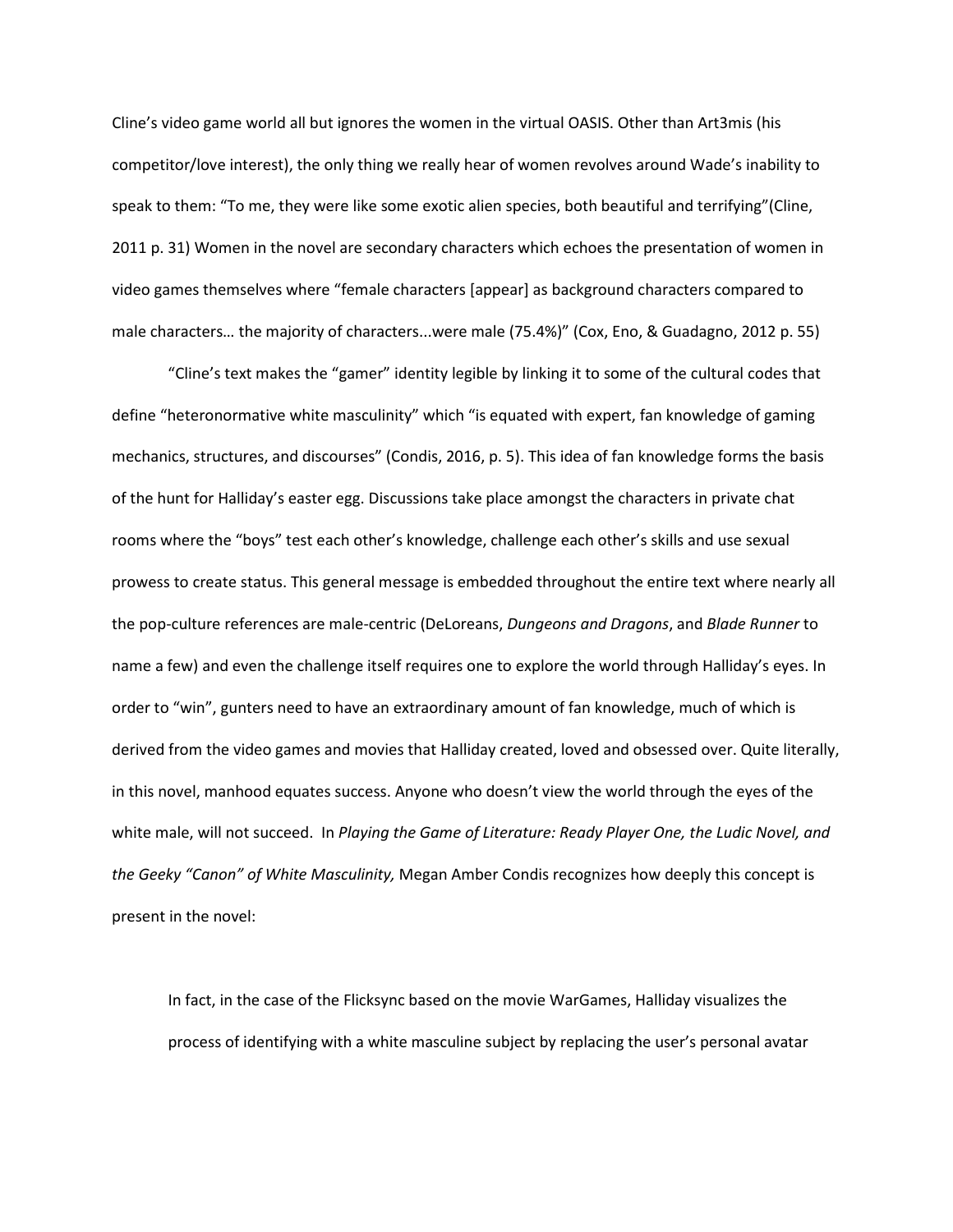with one modeled after Matthew Broderick's David Lightman (even the character's name means: "white guy"). Wade describes his experience with the Flicksync thusly:

I noticed my reflection in the game's screen. It wasn't my avatar's face I saw there. It was Matthew Broderick's face. A young pre-Ferris Bueller and pre-Ladyhawke Matthew Broderick. Then I knew where I was. And *who* I was.

I was David Lightman, Matthew Broderick's character in the movie WarGames. And this was his first scene in the film. (Cline, Ready 108)

To win Halliday's game, the player must literally see him or herself as a young, white, male hacker. If the player fails to recognize the transformation or refuses to "go with the flow" and adopt this new persona, he or she will lose the game. (Condis, 2016 P.14)

While taking a close read of *Ready Player One*, one should also take the time to explore some of Cline's poetry which heavily influences his portrayal of women in the novel. Of particular interest is Cline's poem "Nerd Porn Auteur" which is available as a spoken word piece on his website [www.ernestcline.com](http://www.ernestcline.com/) but which the written version was found celebrated on Reddit. Throughout this piece, Cline demonizes the men who enjoy traditional pornography calling them

…beer-swilling sports bar dwelling alpha-males Men who like their women stupid and submissive Men who can only get it up for monosyllabic cock-hungry nymphos with gargantuan breasts and a three-word vocabulary (Cline, 2000)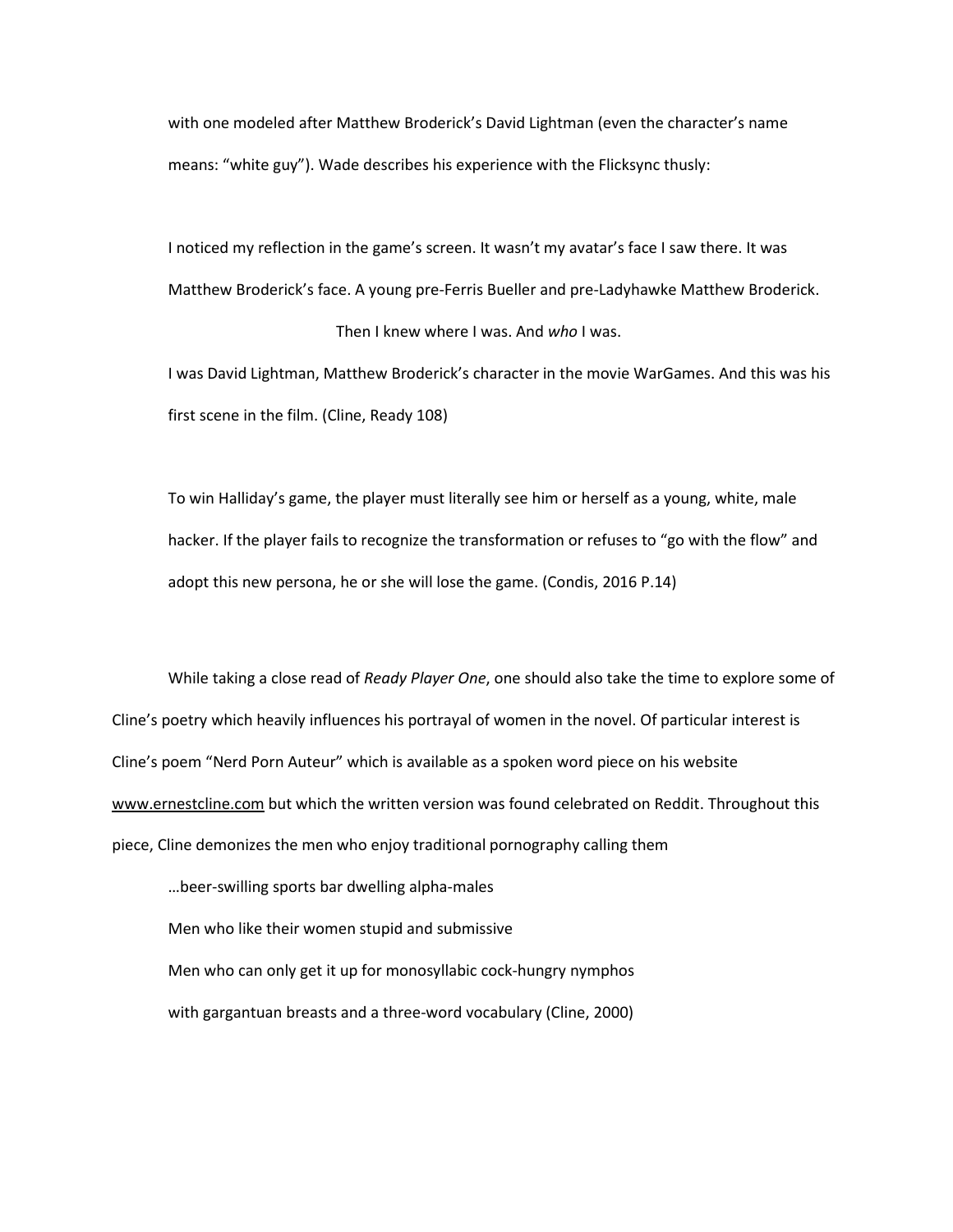And while he claims that "I don't wanna watch this misogynist he-man woman-hater porn."(Cline, 2000) Cline's attempt to acknowledge the porn industry's tendency to exploit and degrade women is severely undermined by his own fetishizations. While he tries to pass as progressive with his distain for the "collagen-injected/liposuctioned women/Many of whom have resorted to surgery and self-mutilation/in an attempt to look the way they have been told to look" (Cline, 2000) he continues to objectify women by creating an overly sexualized vision of a traditionally less sexualized group of women—the "nerds."

You can have the whole cheerleading squad,

I want the girl in the tweed skirt and the horn-rimmed glasses:

Betty Finnebowski, the valedictorian.

Oh yes.

First I want to copy her Trig homework,

and then I want to make mad, passionate love to her

for hours and hours

until she reluctantly asks if we can stop

because she doesn't want to miss Battlestar Galactica.

Summa cum laude, baby!

That is what I call erotic. (Cline, 2000)

Despite his insistence that he is not a misogynist, to Cline, women are still to be consumed and claimed for his own desires because, in the end, as he states "I mean, I'm a guy. And guys need porn./ Fact./"Like a preacher needs pain, like a needle needs a vein,"/Guys need porn."(Cline, 2000) This sentiment is echoed in the novel by Wade who celebrates masturbation and experiments with sex-dolls where he notes "At the end of the day, I was still a virgin, all alone in a dark room, humping a lubed up robot. So I got rid of the [doll] and went back to spanking the monkey the old-fashioned way." (Cline,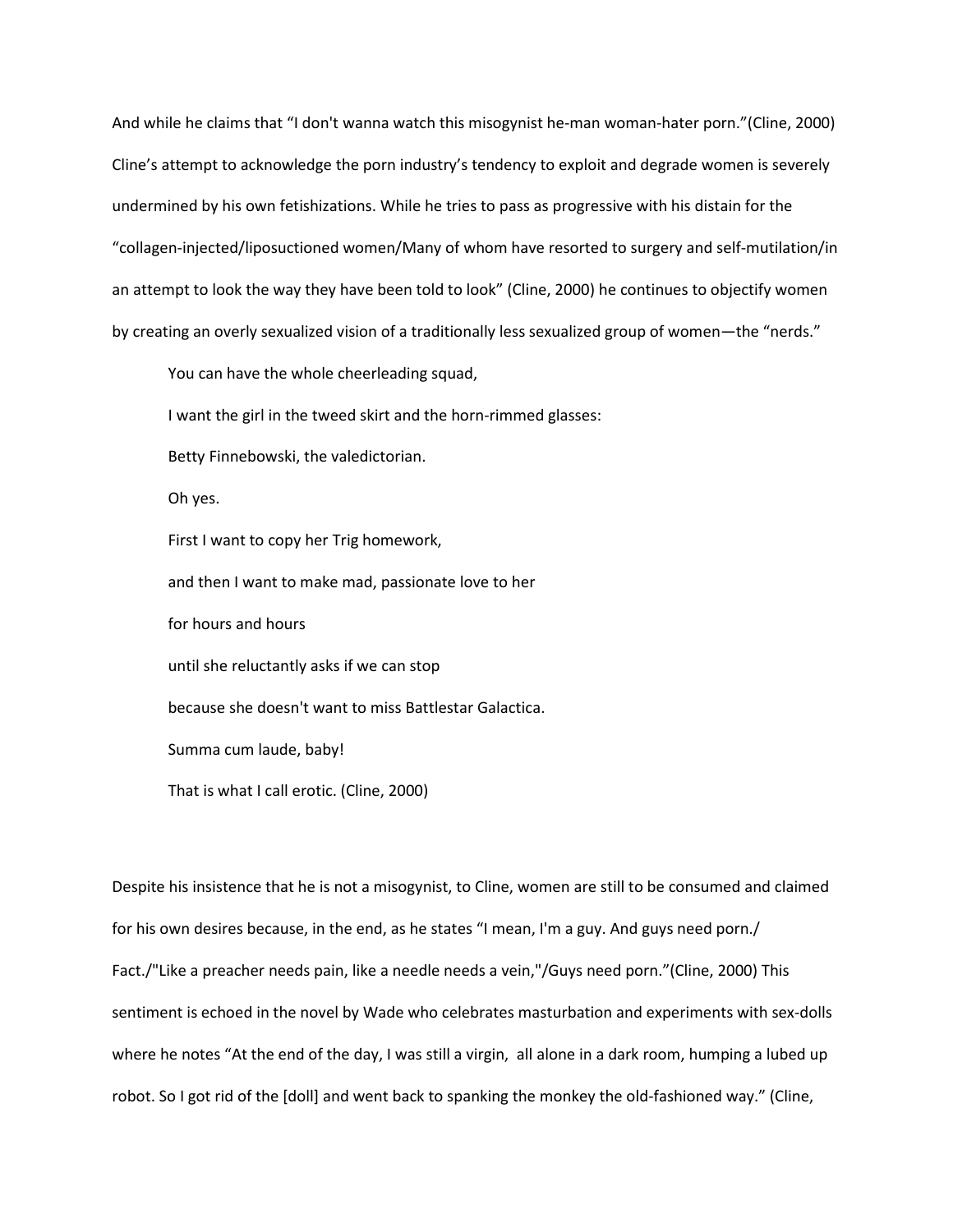2011 p. 193) Cline's views of women for consumption also carries over into *Ready Player One* where the only female identifying character serves little purpose other than that of a reward for Wade when he succeeds on his "heroic" journey. In her paper "The OASIS of Oppression", Brittany Walsh states "Despite the lack of blatant misogyny, there are still sexist ideals present in the novel that shape the way we think."(Walsh, n.d.)

A significant focus of these sexist ideals is Art3mis and her relationship, not only with Wade, but with the environment itself. Art3mis, or "Arty", has the potential to be the powerhouse woman that we want her to be. She is a high ranking "gunter" with skill rankings that far surpass many of the male characters', including Wade's, and yet, Cline reduces her to the "women as reward trope" tha[t Anita](https://femfreq2.wordpress.com/blog/author/femfreq)  [Sarkeesian](https://femfreq2.wordpress.com/blog/author/femfreq) discusses in her web series. This role for Art3mis is set up early on in the novel and she never escapes Cline's demeaning hand.

Quickly, we learn that "Arty" is the focus of Wade's desires and that he has been focusing his sexual attention on her for an extended period of time. Wade knows nothing about her other than what she posts online for her audience to read and yet he states "It probably goes without saying that I had a massive cyber-crush on Art3mis" (Cline, 2011 p. 35). While this isn't terribly unusual, as most people can relate to having a "crush" on someone they have never met, Wade takes his celebrity crush to an obsessive level telling Arty "I've has a crush on you since before we even met. From reading your blog and watching your POV. I've been cyber-stalking you for years." (Cline, 2011 p. 170)

Even if we ignore the fact that admitting to cyber-stalking would generally cause a woman to run the other way, Wade's approach to Art3mis crosses from the relatively creepy to the criminally punishable as their interactions continue. Cline's inability to demonstrate any sort of understanding of women is highlighted by his celebration of the "no means yes" approach. There is nearly an entire chapter dedicated to Wade's pressure on Art3mis to develop a relationship with him that she clearly doesn't want. At the top of their online conversation, Art3mis indicates to Wade "You seem like a great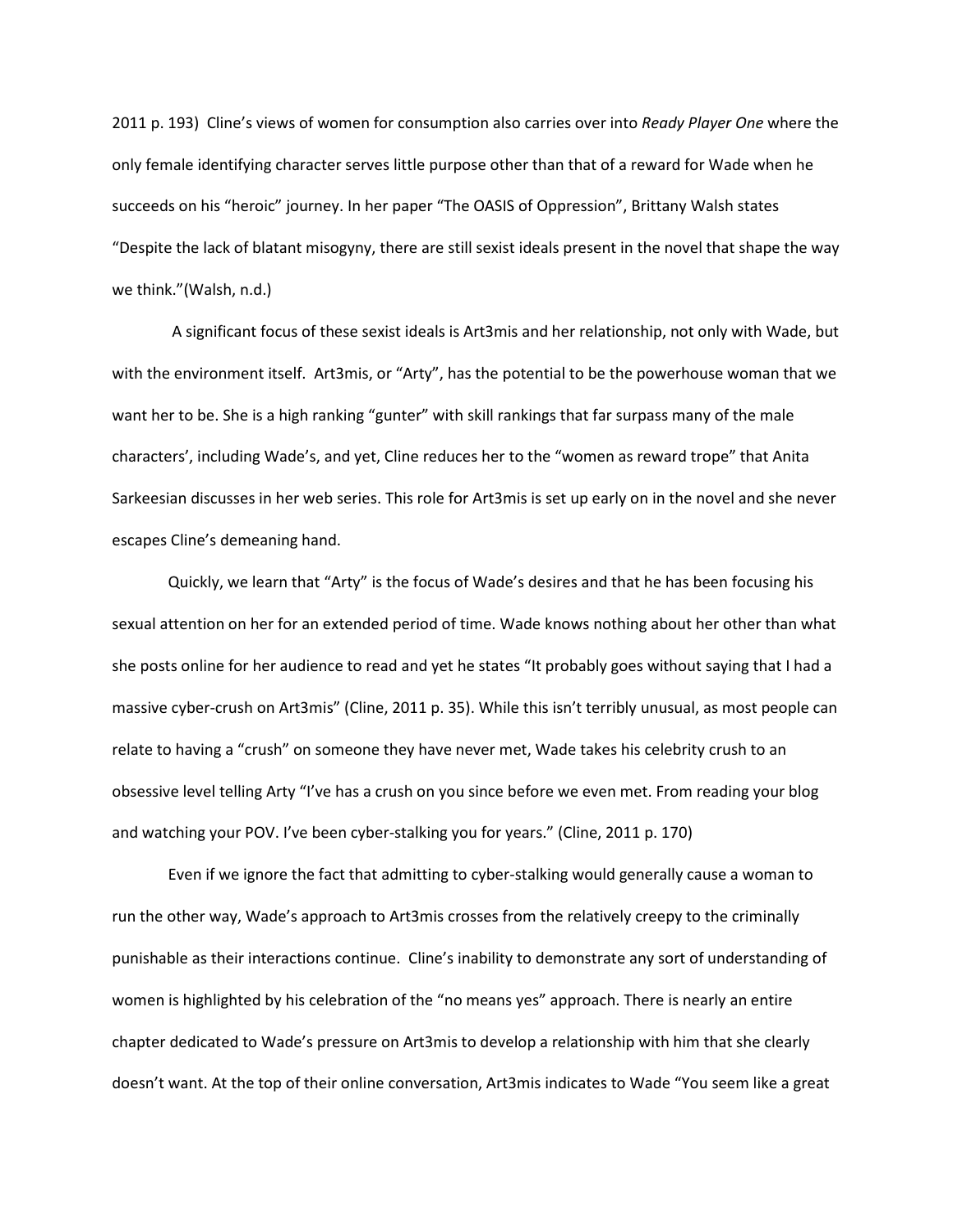guy. But we're competitors. Rival gunters. Sworn enemies. You know the drill."(Cline, 2011 p.169) and while she has indicated that she does not want to continue to develop this friendship, Wade takes this as a challenge and continues to drive the conversation forward, offering more intimate "virtual interfaces" and compliments which she deflects. He pursues and she's polite but tries to move on in the conversation. Cline, in his writing, seems to highlight the idea that "in a situation of inequity the woman is not encouraged to take her own needs seriously, to explore them, to try to act on them as a fullfledged person." (Baker Miller, MD, 1986 p. 18 ) Art3mis has her own focus – Halliday's easter egg- but it's Wade's sexual advances that matter and become the focus of the text.

Also of little importance in Cline's world are the boundaries which Art3mis sets. She is very clear that she wants nothing do to with Wade but Wade refuses to accept this response.

Parzival: Can I at least keep emailing you? Art3mis: Not a good idea.

Parzival: You can't stop me from emailing you.

Art3mis: Actually, I can. I can block you on my contact list.

Parzival: You wouldn't do that, though. Would you?

Art3mis: Not if you don't force me to.

Parzival: Harsh. Unnecessarily harsh.

(Cline, 2011 p. 174)

Art3mis absolutely *can* stop Wade from emailing her. It is her right to deny that contact but in Cline's (and therefore Wade's) world, as a woman, what she wants doesn't count. Wade not only disregards the fact that Arty has told him she doesn't want him to keep emailing but he essentially threatens her by saying that she can't stop him and then claims that she is being unreasonable.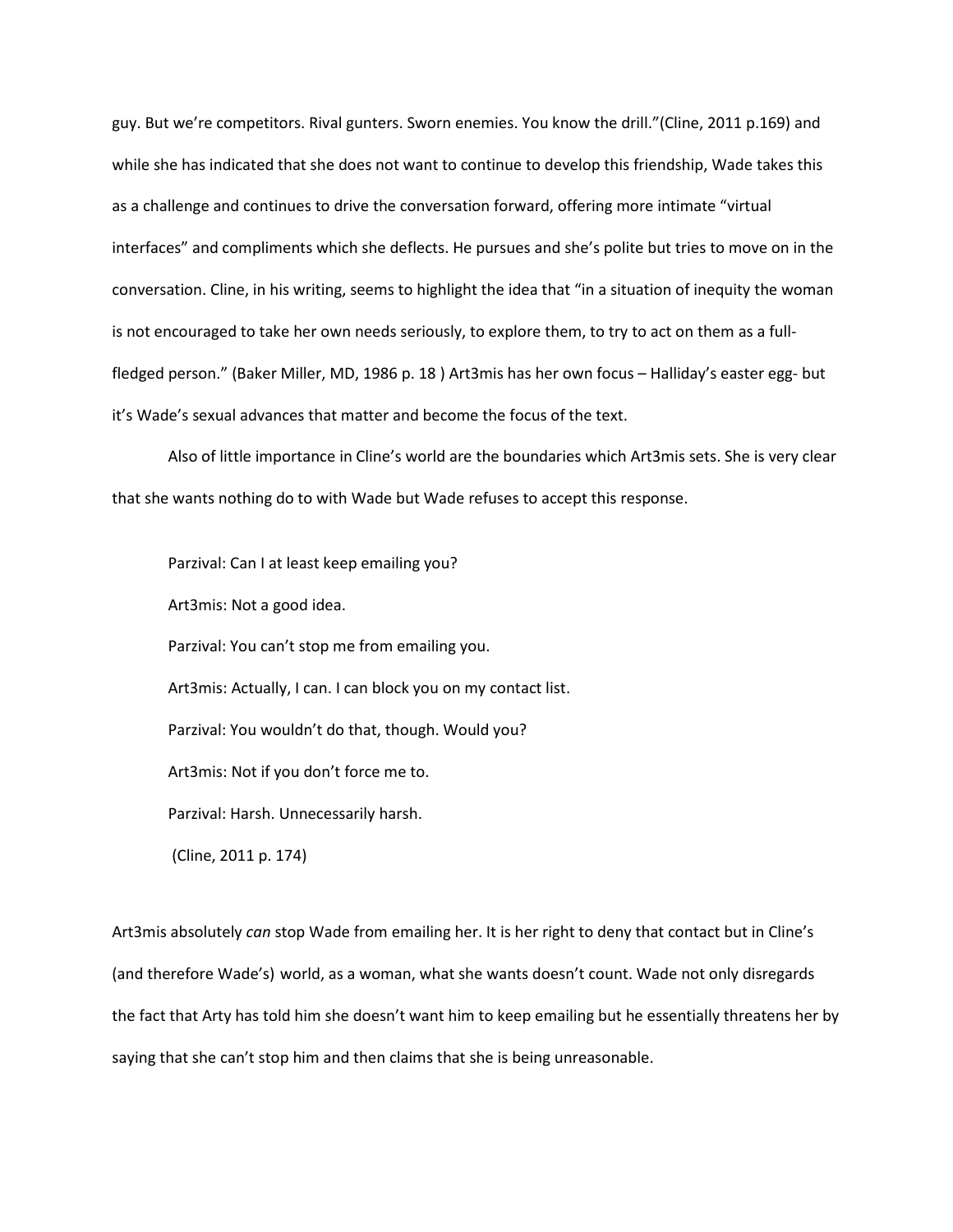Given that Cline appears to ascribe to the idea that once rejected, men should continue their advances until she changes her mind, Arty does, in fact, begin to respond to Wade's emails and they develop what Wade takes to be a relationship. She claims to be too busy to respond, responds in short answers and then, Wade's "persistence" is rewarded, and they have lengthy conversations. This leads Wade to believe that "I was certain she had strong feelings for me..." (Cline, 2011 p. 177) but also notes that she keeps him at a distance and refuses to reveal any personal information to him. For Wade, however, just the attention she gives him indicates the presence of a relationship and so, of course, when she decides that she no longer wants contact with him, Wade is devastated by the breakup. Except, of course, that Arty thinks otherwise "'No, Z,' she said firmly. 'I am *not* breaking up with you. That would be impossible, because *we are not together.*' There was suddenly venom in her voice. *'We've never even met!'"* (Cline, 2011 p. 187). Once again, Wade resorts to boundary breaking and stalking.

I tried everything I could think of to reach her. I sent her avatar flowers. I made multiple trips to her avatar's stronghold, and armoured palace on Benatar, the small moon she owned. I dropped mixed tapes and notes on her palace from the air, like lovesick bombs. Once, in a supreme act of desperation, I stood outside her palace gates for two solid hours, with a boom box over my head, blasting "In Your Eyes" by Peter Gabriel at full volume. (Cline, 2011 p.203)

With these interactions with Art3mis, Cline's writing has intermingled the concepts of courting and stalking in a way that not only celebrates uninvited advances but rewards Wade for them as, predictably, Wade and Art3mis end up together.

Cline's handling of the connection between Wade/Parzival and Art3mis/Samantha is not the only problem in his portrayals of female characters. Despite Cline's *Nerd Porn Auteur* claims that he's less misogynistic than other men, Art3mis' physical portrayals are drowning in sexism. While Cline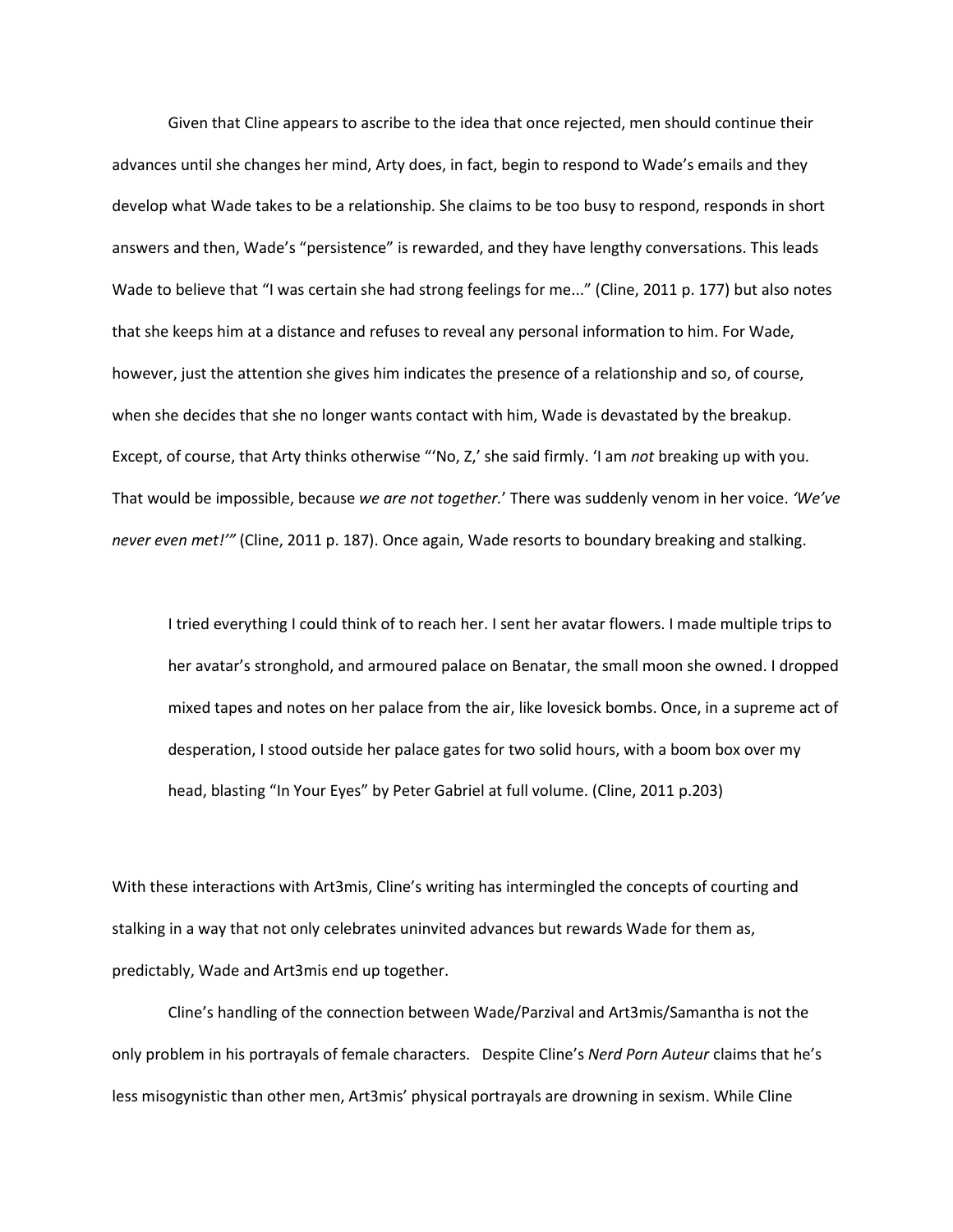spends little time describing most characters, resorting only to the basics needed to allow the audience to create a general mental image, his descriptions of Art3mis are far more detailed and often span a paragraph. The first description we get of Art3mis is as follows:

She wore a suit of sealed gunmetal-blue armor that looked more like sci-fi than fantasy. Twin blaster pistols were slung low on her hips in quick-draw holsters, and there was a long, curved elvish sword in a scabbard across her back. She wore fingerless Road Warrior-style racing gloves and a pair of classic Ray-Ban shades. Overall, she seemed to be going for a sort of mid-'80s postapocalyptic cyberpunk girl-next-door look. And it was working for me, in a big way. In a word: hot.

Contrast this with Cline's description of his best friend, Aech, which lasts one sentence: "Aech's avatar was a tall, broad-broad shouldered Caucasian male with dark hair and brown eyes."(Cline, 2011 p.38) and is hidden in a chapter of the book where Wade and his "gunter" friends meet up to insult each other by calling each other "pussies" and "fags" and celebrate their masculinity and video game prowess in a pissing contest of trivia knowledge and "manhood." There is a significant amount of writing dedicated to subjecting Art3mis to the male-gaze and providing detailed descriptions of her appearance. At an event that Wade and Arty attend, Wade continues his focus on how she looks: "she was wearing evening attire: a gunmetal blue dress that looked like it was spray painted on."(Cline, 2011 p.184) and equal amount of time with male characters "smack-talking" each other in an attempt to prove their manhood. Cline manages to create a clear message: the boys are there for power, Art3mis is there for sex. Not to mention, that Cline's consistent use of "gunmetal blue" for describing Arty's clothing provides a distinct connection between power, violence, and the consumption of Art3mis.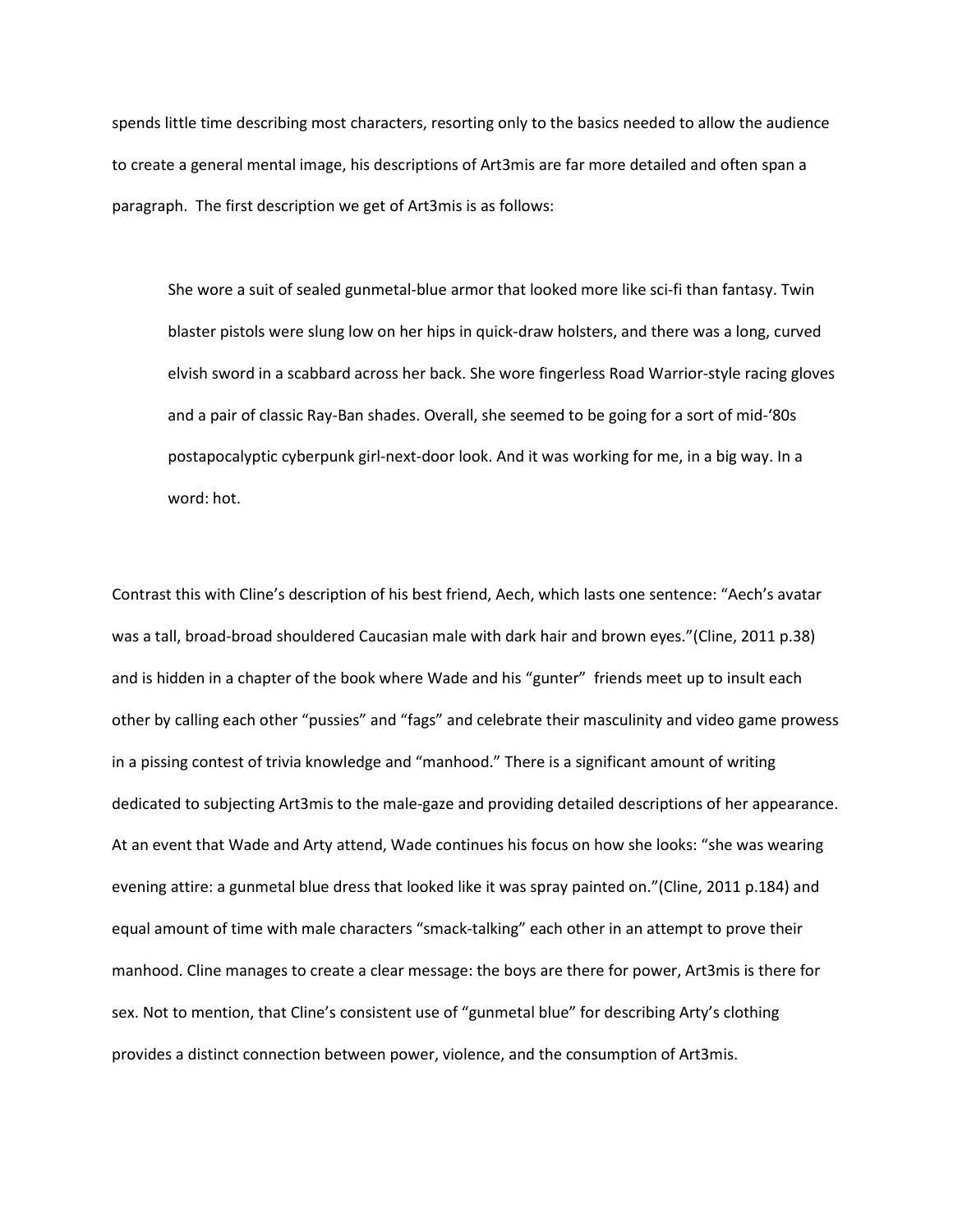The power dynamics within the novel also serve to remind us that Cline struggles to move away from the "straight white guy" mentality. We see evidence of this not only in the depictions of Art3mis, who despite being a higher skilled player than Wade, is shown to need his help to get past the first challenge despite having weeks of trying, but also in Cline's failed attempt to integrate diversity in to his novel. Aech is Wade's best friend and Wade trusts him because of his "manliness" and vast knowledge of the Halliday cannon. However, as we come to learn later in the novel, Aech is actually "Helen", an African American lesbian woman. While Wade claims to Arty that "This is the OASIS. We exists as nothing but raw personality in here." (Cline, 2011 p. 171), Aech has learned that personality is only relevant if you're accepted in the first place. Helen's mother had wisely recognised the "rules" that even a fictional gaming world demands and had "lied about her daughter's race and gender on the application [for school]"(Cline, 2011 p 320)

Here Cline has the opportunity to acknowledge the barriers that people face within the gaming community but instead of creating a genuine moment of exploration, he resorts to a superficial interchange between Wade and Helen where Wade decides that her sexuality doesn't matter. While this appears to be a great step for Wade, it's hampered by Cline's stereotyped representation of the lesbian character, which is even more exaggerated in the film, and Wade's refusal to accept Helen as a woman.

Despite his statements that he still had his best friend regardless of her sexuality and skin color, Wade quickly states "Even though I now knew Aech was actually a female in real life, her avatar was still male, so I decided to continue to refer to him as such." (Cline, 2011 p. 330) Not only does this tell us that Wade is not as accepting as he claims to be but also that the white male avatar representation is of more value than the true version of Helen. Given that in the article "Beauty in the Background" Cox, Eno and Guadagno have determined that "Personalization of avatars has been shown to increase identification as players view the avatars as reflections of themselves. Furthermore, the avatars are created with characteristics that are deemed desirable by the player, which may increase identification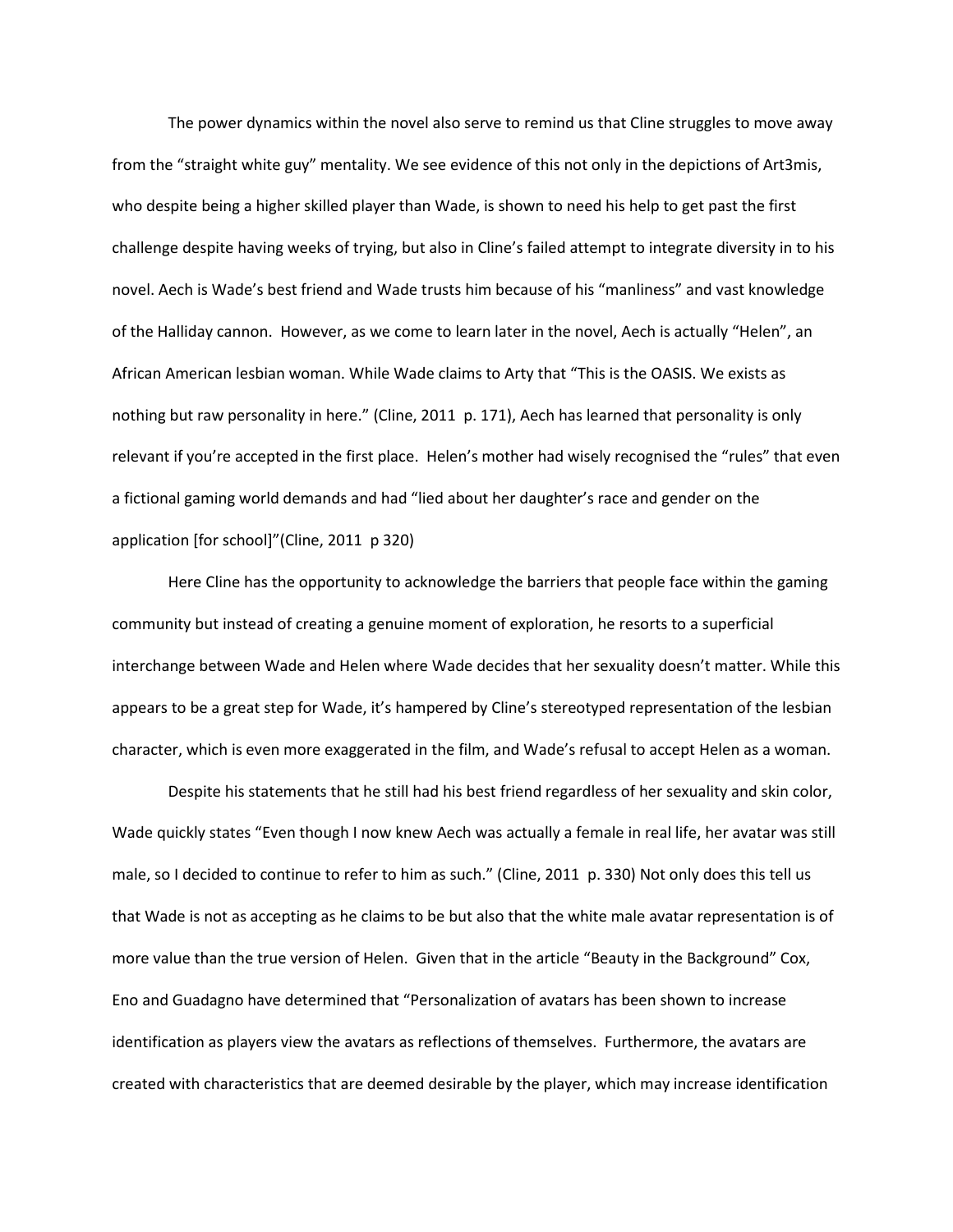with and imitation of individuals' video game avatars" (Cox, Eno, & Guadagno, 2012 p. 51) having Helen's avatar as a large white male in the novel and an oversized male monster designed to give the impression of an intimidating weaponized being, Cline has reinforced not only the idea that cis white men are of higher value in the video game world, but has played on the stereotype that lesbians really want to be men – a stereotype that is even more reinforced in the film version where the "real" Helen is shown to be very masculine in appearance, thus reinforcing the "butch" image. (Spielberg, 2018)

While Spielberg's film adaptation does strongly reinforce the lesbian stereotype, it has managed to resolve at least a few of the issues created in the source material. Whereas in the novel, Wade is the dominant figure, Art3mis has a very secondary role and the focus is on the success of the strong, independent man, the film approaches things differently. Art3mis for example, is given the role of leader of the resistance- an element which doesn't exist in any form in the book. This provides her with a deeper motivation for her involvement in the "hunt" and a much more powerful character. Instead of her taking a background to Wade's success, we see Arty/Samantha offer ideas, create and execute plans and take as much control as is possible in the male dominated universe. She controls the plan. She takes the risks. However, because there is a tendency in the video game world for men to struggle with the idea women being more powerful than them, despite her superior abilities she still assumes his superiority "that's why I think you're gonna win" she tells him "the OASIS needs you" (Spielberg, 2018)

While Arty is given more power, she still falls victim to Hollywood's need to sexualize women. Her character is presented as overly skinny despite the novel insisting that she's curvier and Arty's clothing is skin-tight and designed to enhance waist to hip ratio - a typical portrayal of a woman in video games according to the article *Big Breasts and Bad Guys: Depictions of Gender and Race in Video Games* which points out that "women are most commonly depicted as having very large breasts, tiny waists, and full, pouting lips… and often wearing tightly fitting or otherwise revealing clothing that fails to contain her impossibly proportioned body ." (Dickerman, Christensen, & Kerl-McClain, 2008 p.22, 23)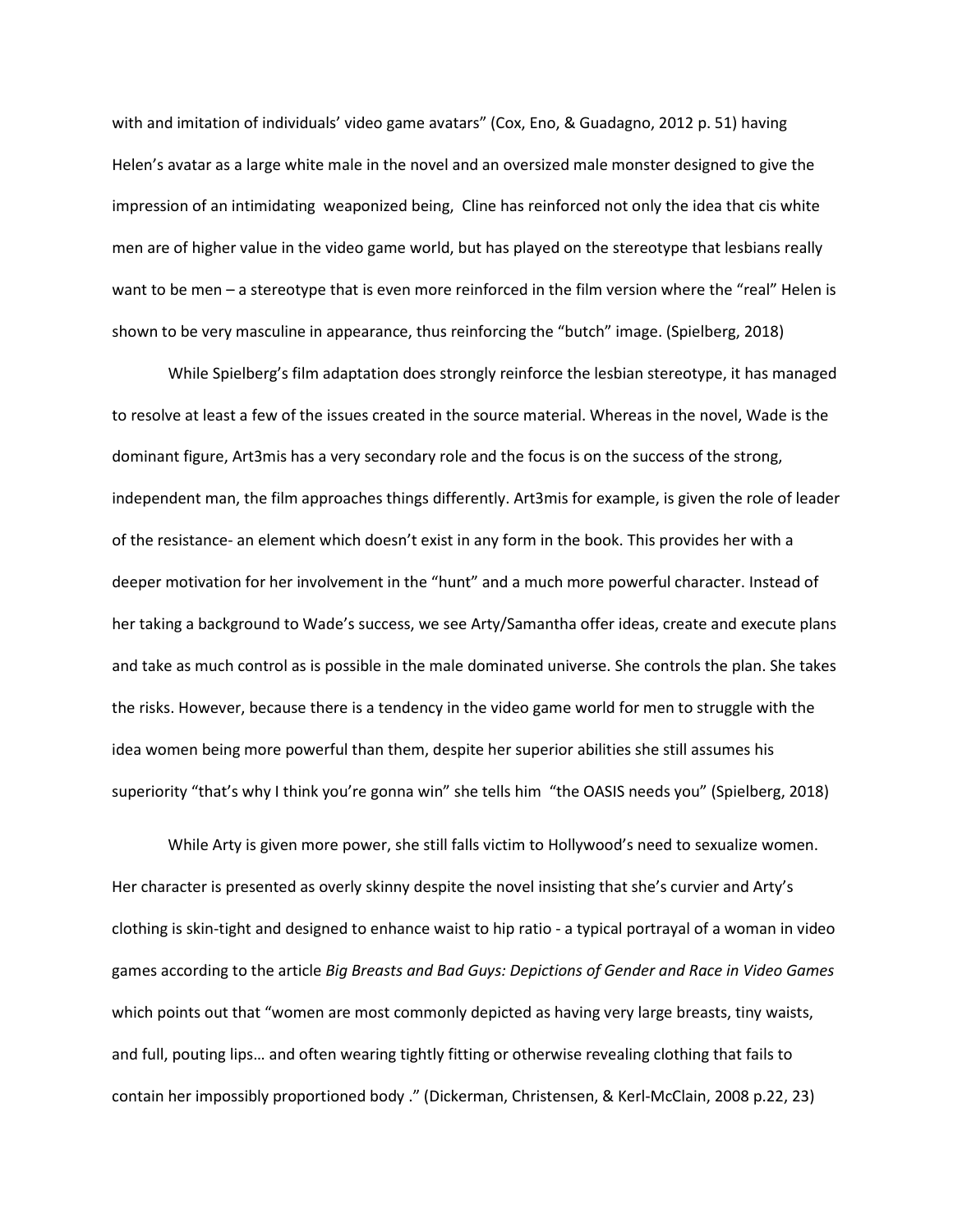Art3mis is also given the typical role of "tease", providing Wade with longing looks, subtle contact and lines such as the innuendo filled "You come prepared? What kind of objects are you rocking….full body?.....can you feel this?" (Spielberg, 2018)

She is not the only victim of the sexualized aspect of women in film as we see several other examples of this throughout the movie. While the most ridiculous is the literal "sex kitten" (a woman dressed in a kitten costume in a virtual club) who swoons over Wade, antagonist Nolan Sorrento's partner/assistant, a character who does not appear in the novel, is a close second. She is clearly designed to be the "exotic, sexy, assistant" whose main purpose in the film appears to be speaking in a breathy voice favoured by phone sex operators everywhere while telling Sorrento "they're kids, Nolan. Man the hell up."(Spielberg, 2018) This continues to reinforce the message that women want the hyper masculinized, powerful, take-what-you-want male.

Also worth mentioning is the role of "Kira" in both the film and the novel. While she is the wife of Halliday's partner, Odgen Morrow, she is treated as a possession throughout the story line. She is the key to challenges in the OASIS and yet her existence is entirely in relation to what the men want. "In his autobiography, Morrow wrote that she was the "quintessential geek girl," unabashedly obsessed with Monty Python, comic books, fantasy novels, and video games….every single one of the guys developed a massive crush on her…" (Cline, 2011 p. 119) This is very reminiscent of the women that Cline fetishizes in *Nerd Porn Auteur* and he continues to draw overt sexual attention to the "nerd girl." To add to this, she is the reason the contest exists: because Halliday pined away for so long. We know little about her, and even less in the film, yet, she is central to Halliday's story. He wanted her and his friend "got" her and therefore he designs a contest where fixing that mistake is the central purpose. While neither the book nor the film give us much of an impression of Kira as a woman, both provide us with the same idea: Halliday didn't get what he wanted and what he wanted was "Kira."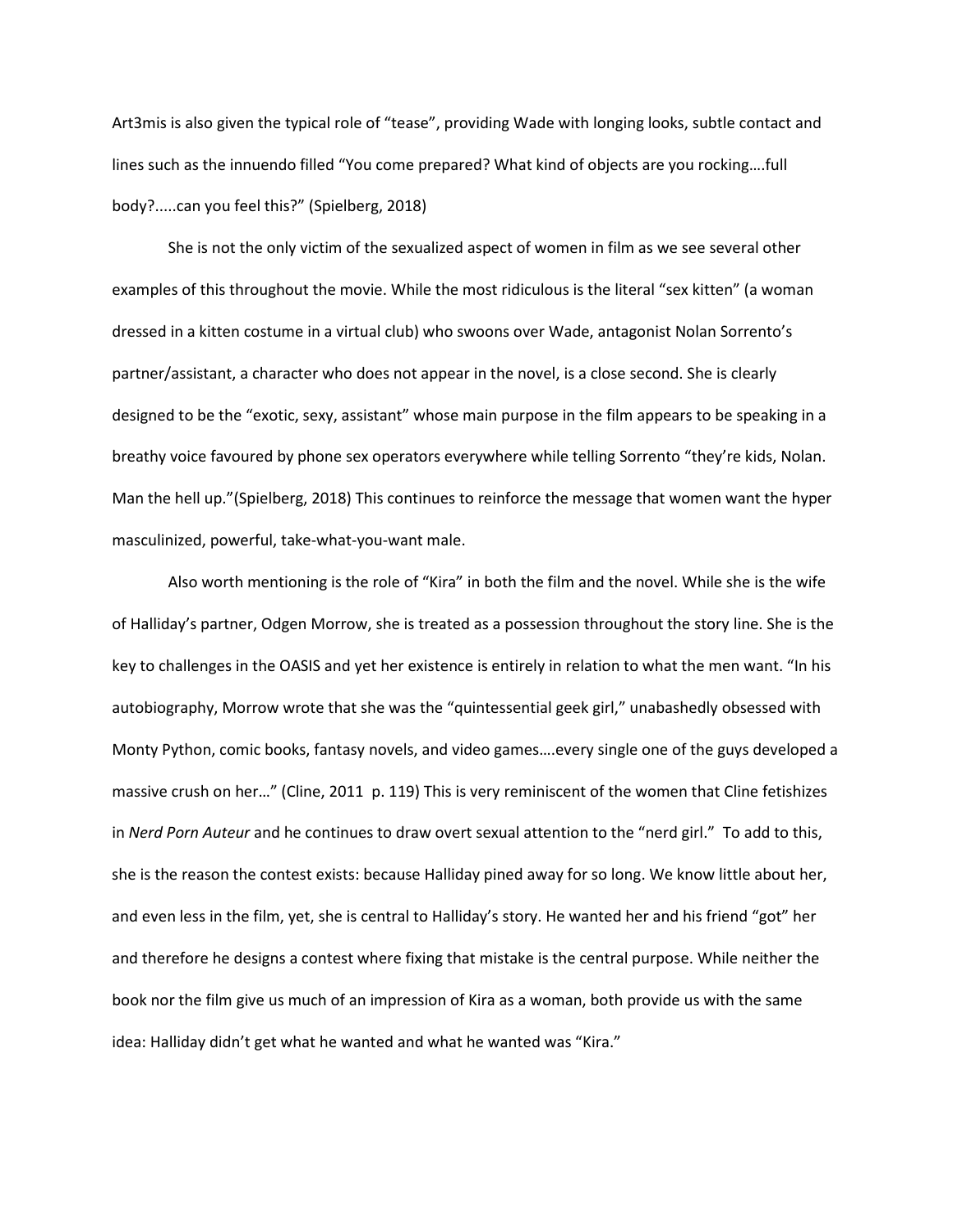The role of Kira takes slightly different forms in the two mediums. In the film, Kira is quite literally "there for the taking." Halliday and Kira had one date where "She wanted to go dancing. So we watched a movie"(Spielberg, 2018) This indicates clearly that Halliday was more concerned with what he wanted than Kira's interests, so he designs a challenge where she needs to be rescued from zombies and asked to dance. The player literally must go and "claim" Kira. If we ignore the fact that this perpetuates the "damsel in distress" we are still left with the impression that Halliday is certain that if he had actually taken the "leap not taken" that Kira would be "his" and his life would be better. In order to accept this, Spielberg is asking the audience to suspend their disbelief that Kira might have had an opinion of her own and to disregard the fact that she was married to Halliday's best friend.

Particularly interesting is Kira's Dungeons and Dragons character's name of "Leucosia" which is only mentioned in the book. "Leucosia" is one of the names of the Sirens in Greek Mythology and the only name by which Halliday would address her (Cline, 2011 p. 361). By using this name, Cline has placed responsibility for Halliday's position in life on the shoulders of Kira. The Sirens were known for luring men to their deaths using their beauty and, "over the centuries, they became the personification of dangerous, beautiful women (femme fatales), and sometimes even ordinary women were called Sirens if their seductive lifestyle led to some misfortune or death." ("Siren—History of Sirens," 2019) By Halliday acknowledging her only by this name, he is implying that she is responsible for his lonelinessthat she has lured him into her "trap."

Anita Sarkeesian discusses how "upon successful completion of many arcade games players were rewarded with the related Smooch of Victory trope, so named for the kiss the hero received as a reward for rescuing a kidnapped princess." (Sarkeesian, 2015) We see this with Kira in the film where there is much discussion surrounding challenges where the characters assume that in order to win, Kira must be kissed, but we also see this with Art3mis in both the film and the novel. She is Wade's reward -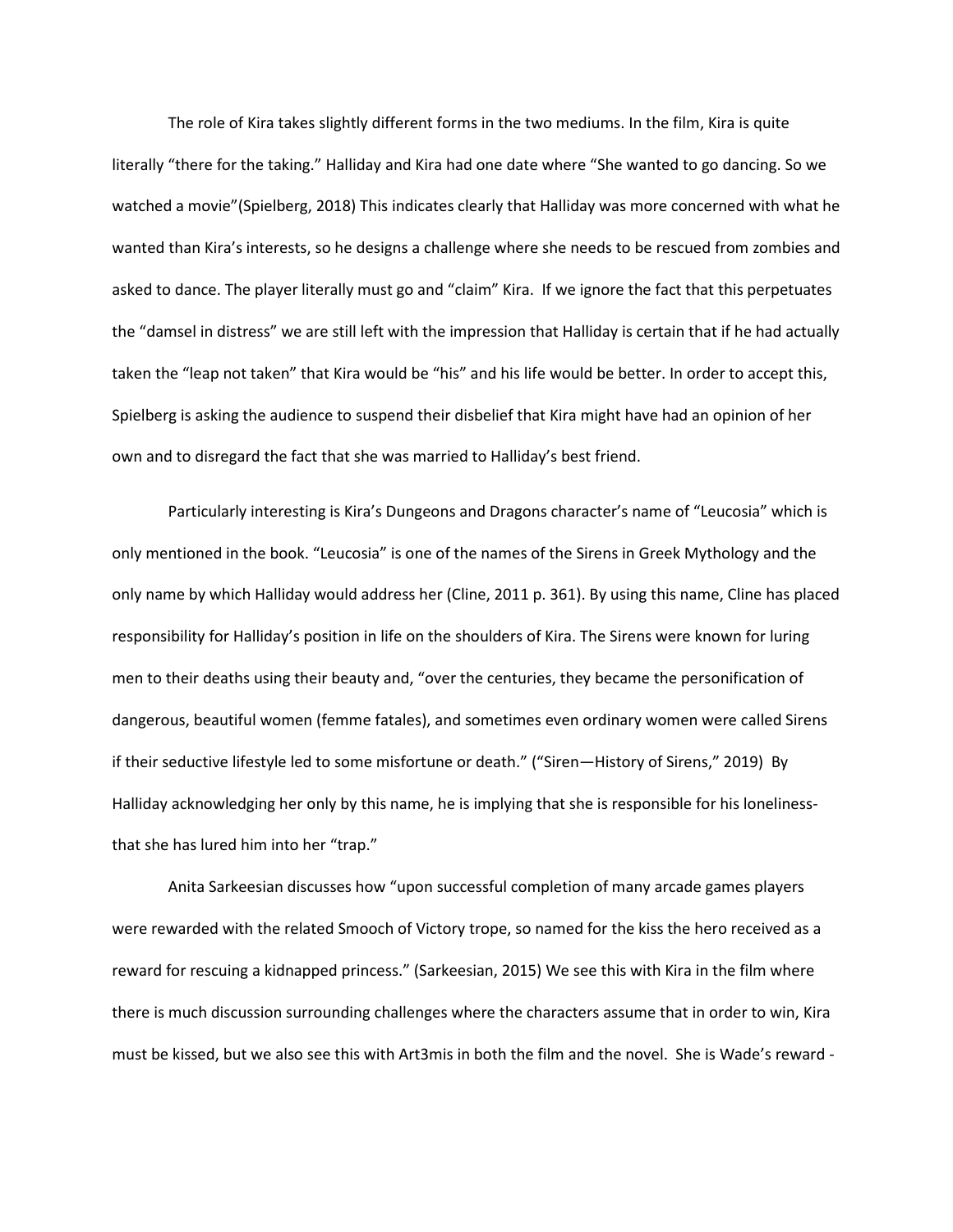his prize to be won. While this "women as reward" trope is a disturbing trend in Cline's portrayal of women, as we have seen, it is certainly not the only issue that exists in *Ready Player One.*

Cline falls victim to what Sarkeesian discusses as being "male entitlement" which "operates in the background of our culture; it's a socially constructed mentality that is so deeply ingrained that it's often invisible, operating as an unquestioned base assumption." (Sarkeesian, 2015) His depiction of women draws deeply on video game subculture where women are commodities and prizes to be won. With an obsessive focus on the '80s and the early days of video game technology, one must wonder how much influence is taken from some of the old games where the consumption of women is even more obvious.

Games such as Metroid, released in 1986, appeared revolutionary because winning the game resulted in the protagonist being revealed to be a woman, however, depending on how quickly the players win, she is shown in various states of undress.

> One of the first games to exploit the Women as Reward trope, as both reveal Samus in various states of undress. The better a player does, the more clothing is removed. If the player completes the game in under 3 hours Samus is shown without her armor in a leotard. If the player finishes in under 1 hour they are treated to Samus in a bikini. (Sarkeesian, 2015)

Cline's text is deeply flawed in its portrayal of women. Not only does Cline create characters who are superficial and solely there for the service of his male characters, but he reinforces a wide variety of stereotypes. With cis male video gamers so deeply protective of their "territory" it's not surprising to see that critiques of Cline's work are met with the same anger seen when video games are challenged. In his article *"The Critics Must Be Crazy: 'Ready Player One' Doesn't Glorify Toxic Nerd Culture"* writer Erik Kain states: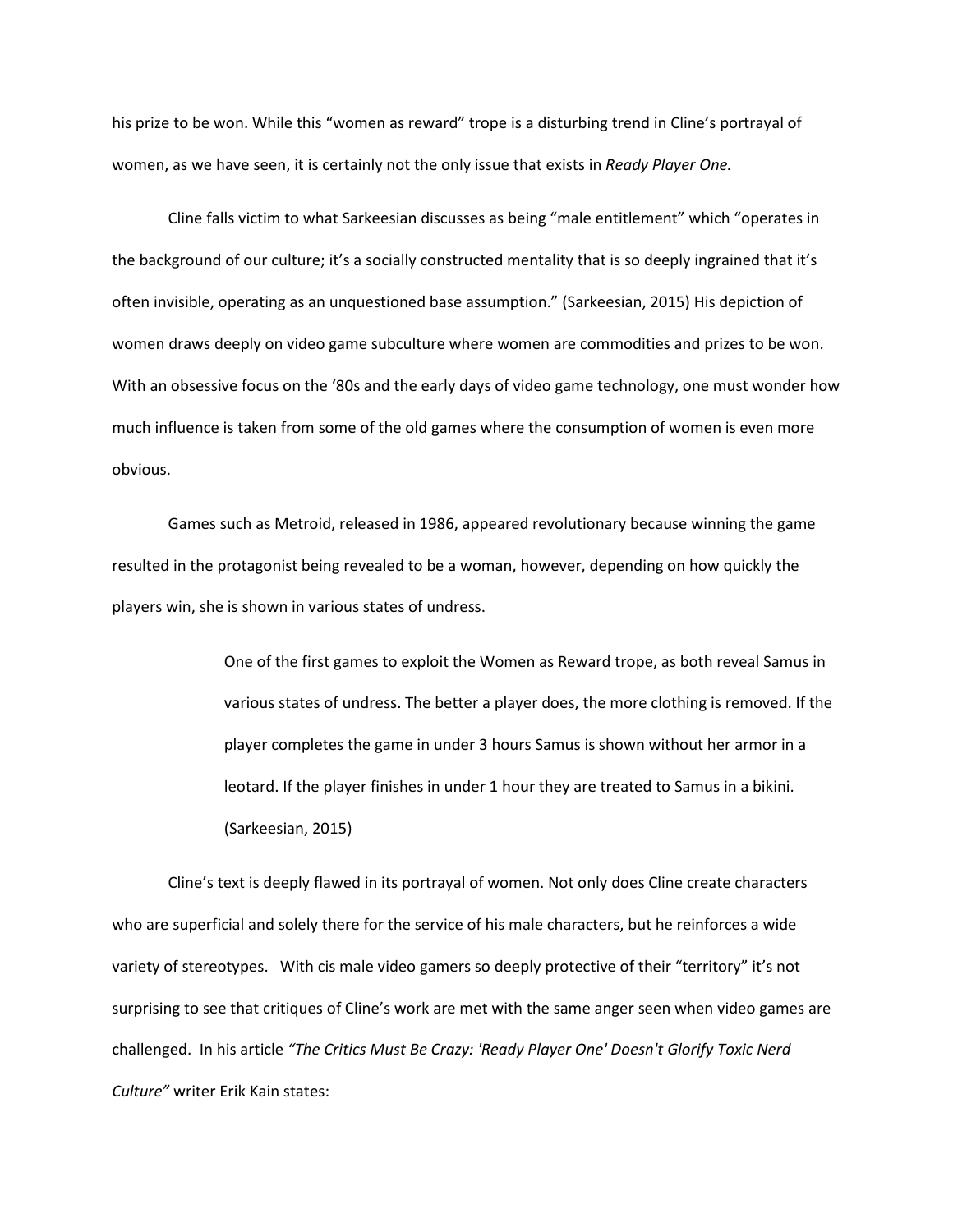…in this case there's an entire contingent of politically motivated critics determined to make Ready Player One look bad and, by extension, somehow link it to gamers, #GamerGate, the alt-right and the evils of nerd culture. It goes beyond subjective analysis and into the realm of foolish dishonesty. And I think it needs to be called out. (Kain, 2018)

Kain, and others, are unwilling to explore the flaws in their video game society, calling these challenges "grasping at straws" and "hogwash" and that essentially everything was fine "until gamergate came along."(Kain, 2018) His reference to gamergate reinforces what women in the video game community have known all along: that if you aren't a white male, you don't count.

Kain continues to deny the presentation of women in the film adaptation "I don't even know what [the critics are] going on about with 'normalises the male desire for anime eyes and svelte or augmented bodies' as everyone in the OASIS simply has their own avatar designed in myriad different fashions, from greying wizards to Mortal Kombat characters to a weird looking purple guy with a skull for a chest." (Kain, 2018) Kain, along with the other gamers who are threatened by feminist perspectives of their arena, highlight the need for women to continue to speak out against the portrayals of women in video games. With his unwillingness to even consider an opinion different than that of dominant male point of view, Kain's rebuttal of the critiques is a strong reminder that the roots of sexism are alive and well in the gamer community. This is the mentality that has allowed for women in the video game community to be harassed and abused, and for flawed novels such as *Ready Player One* to be celebrated despite continuing the trend of video games' history of devaluing women.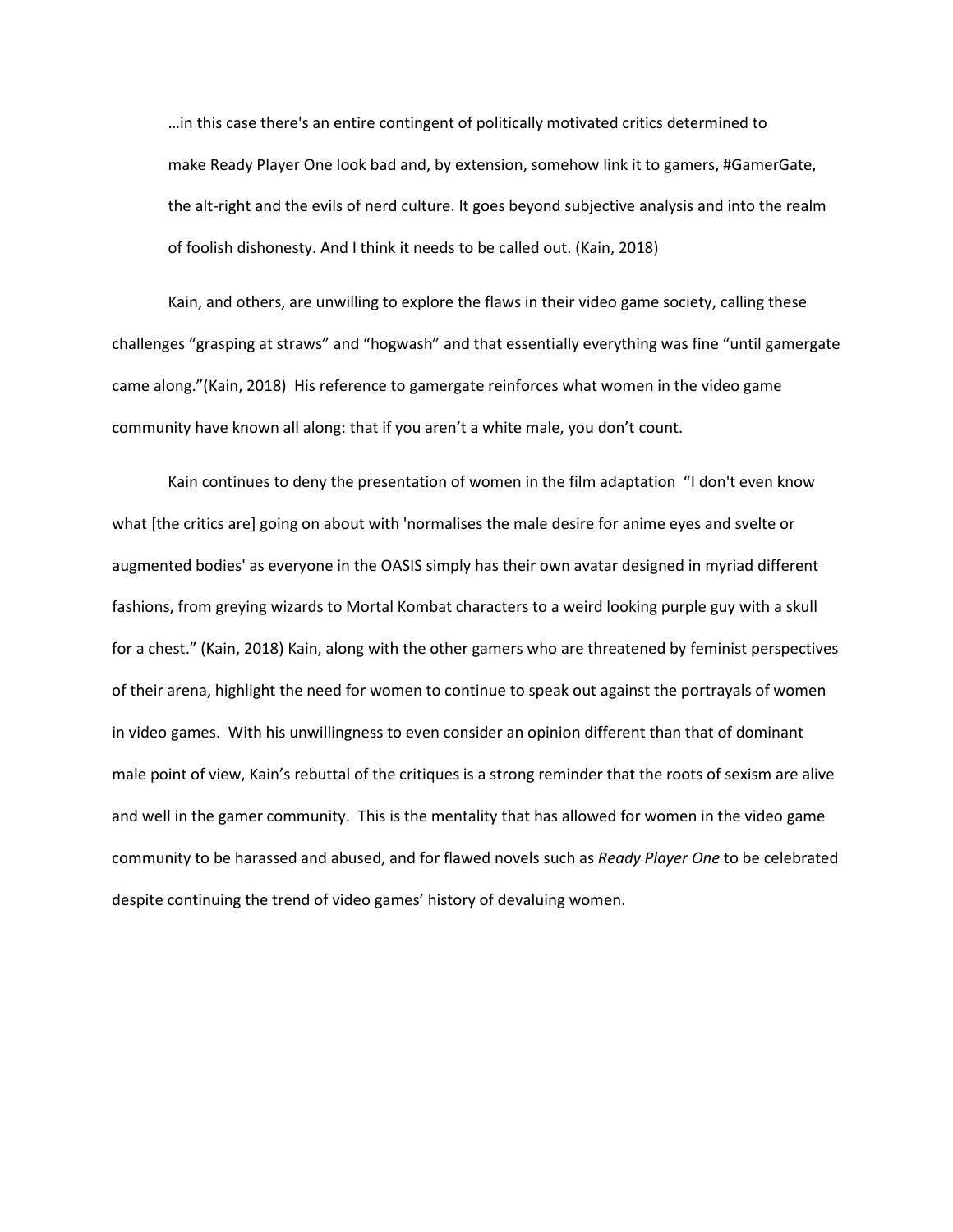## **References**

Baker Miller, MD, J. (1986). *Toward a new psychology of women* (2nd edition). Boston: Beacon Press.

Cline. (2000). Nerd Porn Auteur. Retrieved August 6, 2019, from Spoken Word by Ernest Cline website: http://www.ernestcline.com/spokenword/npa.htm

Cline, E. (2011). *Ready Player One*. New York: Broadway Books.

- Condis, M. A. (2016). Playing the Game of Literature: Ready Player One, the Ludic Novel, and the Geeky "Canon" of White Masculinity. *Journal of Modern Literature*, *39*(2), 1–19. https://doi.org/10.2979/jmodelite.39.2.01
- Cox, A. D., Eno, C. A., & Guadagno, R. E. (2012). Beauty in the Background: A Content Analysis of Females in Interactive Digital Games. *International Journal of Interactive Communication Systems and Technologies (IJICST)*, *2*(2), 49–62. https://doi.org/10.4018/ijicst.2012070104
- Dewinter, J., & Kocurek, C. A. (2017). "AW FUCK, I GOT A BITCH ON MY TEAM!": In J. MALKOWSKI & T. M. RUSSWORM (Eds.), *Gaming Representation* (pp. 57–73).

https://doi.org/10.2307/j.ctt2005rgq.8

Dickerman, C., Christensen, J., & Kerl-McClain, S. B. (2008). Big Breasts and Bad Guys: Depictions of Gender and Race in Video Games. *Journal of Creativity in Mental Health*, *3*(1), 20–29. https://doi.org/10.1080/15401380801995076

Kain, E. (2018, April 7). The Critics Must Be Crazy: "Ready Player One" Doesn't Glorify Toxic Nerd Culture. Retrieved August 10, 2019, from Forbes website: https://www.forbes.com/sites/erikkain/2018/04/07/the-critics-must-be-crazy-ready-playerone-doesnt-glorify-toxic-nerd-culture/

Sarkeesian, A. (2015, August 31). Women as Reward. Retrieved August 5, 2019, from Feminist Frequency website: https://feministfrequency.com/video/women-as-reward/